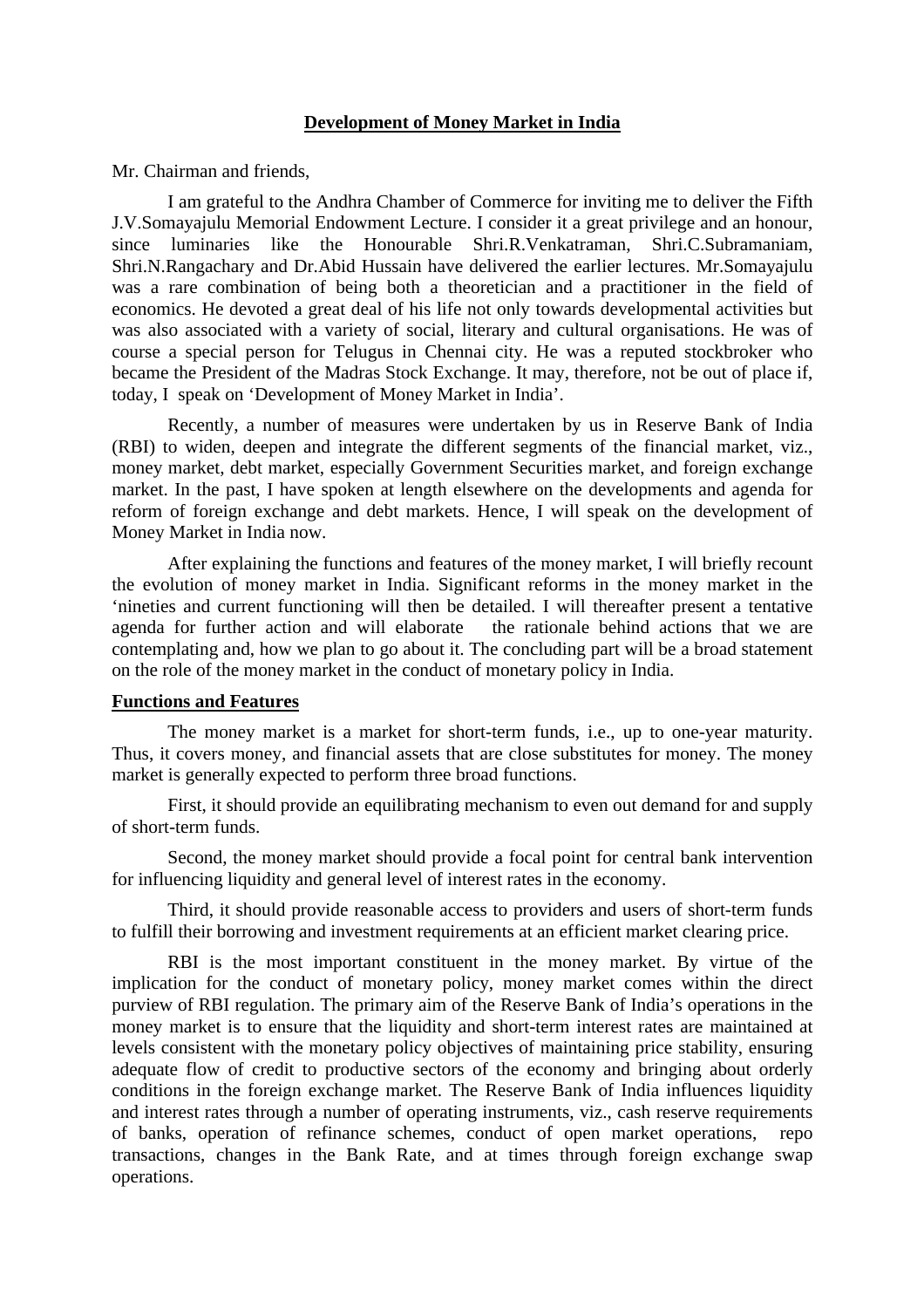#### **Evolution of Money Market in India**

The Committee to Review the Working of the Monetary System (Chairman : Shri.Sukhamoy Chakravarty) was the first to make several recommendations in 1985 for the development of money market. As a follow-up, the RBI set up a Working Group on Money Market under the Chairmanship of Shri.N.Vaghul, which submitted its Report in 1987. Based on the recommendations, RBI initiated a number of measures in the 'eighties to widen and deepen the money market. The main initiatives were:

First, in order to impart liquidity to money market instruments and help the development of secondary market in such instruments, the Discount and Finance House of India (DFHI) was set up as a money market institution jointly by the Reserve Bank of India, public sector banks and financial institutions in 1988. RBI has since divested its shareholding and is only a minority shareholder now.

Second, to increase the range of money market instruments, Commercial Paper, Certificates of Deposit, and Interbank Participation Certificates were introduced in 1988-89. There is a wide range of instruments now as will be explained later.

Third, to enable price discovery, the interest rate ceiling on call money was freed in stages from October 1988. As a first step, operations of DFHI in the call/notice money market were freed from the interest rate ceiling in 1988 and in May 1989, the interest rate ceiling was completely withdrawn, for all operators in the call/notice money market and on interbank term money, rediscounting of commercial bills and Interbank Participation Certificates without risk. Currently, all the money market interest rates are by and large determined by market forces.

#### **Reform in the Money Market in the Nineties**

In line with the deregulation and liberalisation policies of 'nineties, financial sector reform was undertaken in our country early in the reform cycle. Naturally, reform in the money market formed a part of the reform process. I will first cover reform in the markets, both call money and term money. I will then take up market instruments – CP, CDs, Treasury Bills, and repos. From the RBI's point of view also, apart from T-Bills, RBI repos and refinance are important. Finally, money market mutual funds are referred to as another recent development.

### **Call Money Market**

The call/notice money market was predominantly an interbank market until 1990, except for UTI and LIC, which were allowed to operate as lenders since 1971. The RBI's policy relating to entry into the call/notice money market was gradually liberalised to widen and provide more liquidity, although Vaghul Committee had recommended that the call and notice money market should be restricted to banks. In the absence of adequate avenues for deployment of short-term surpluses of non-bank institutions, easier norms were announced by the RBI for increasing the participants in the call and notice money market. Entities that could provide evidence of surplus funds have been permitted to route their lendings through PDs. This was also meant to further help corporates, who had just moved to the term lending discipline from the earlier system of cash credit, with large balances to deploy their funds in the short-term and get some return. The minimum size of operations for routing transactions has also been gradually reduced from Rs.20 crore to Rs.3 crore. Reducing the minimum size of operations has served to increase the number of participants, provide greater flexibility though it has not resulted in any substantial increase in the liquidity in the market.

Thus, as of now, broadly speaking, banks and PDs are operating as both lenders and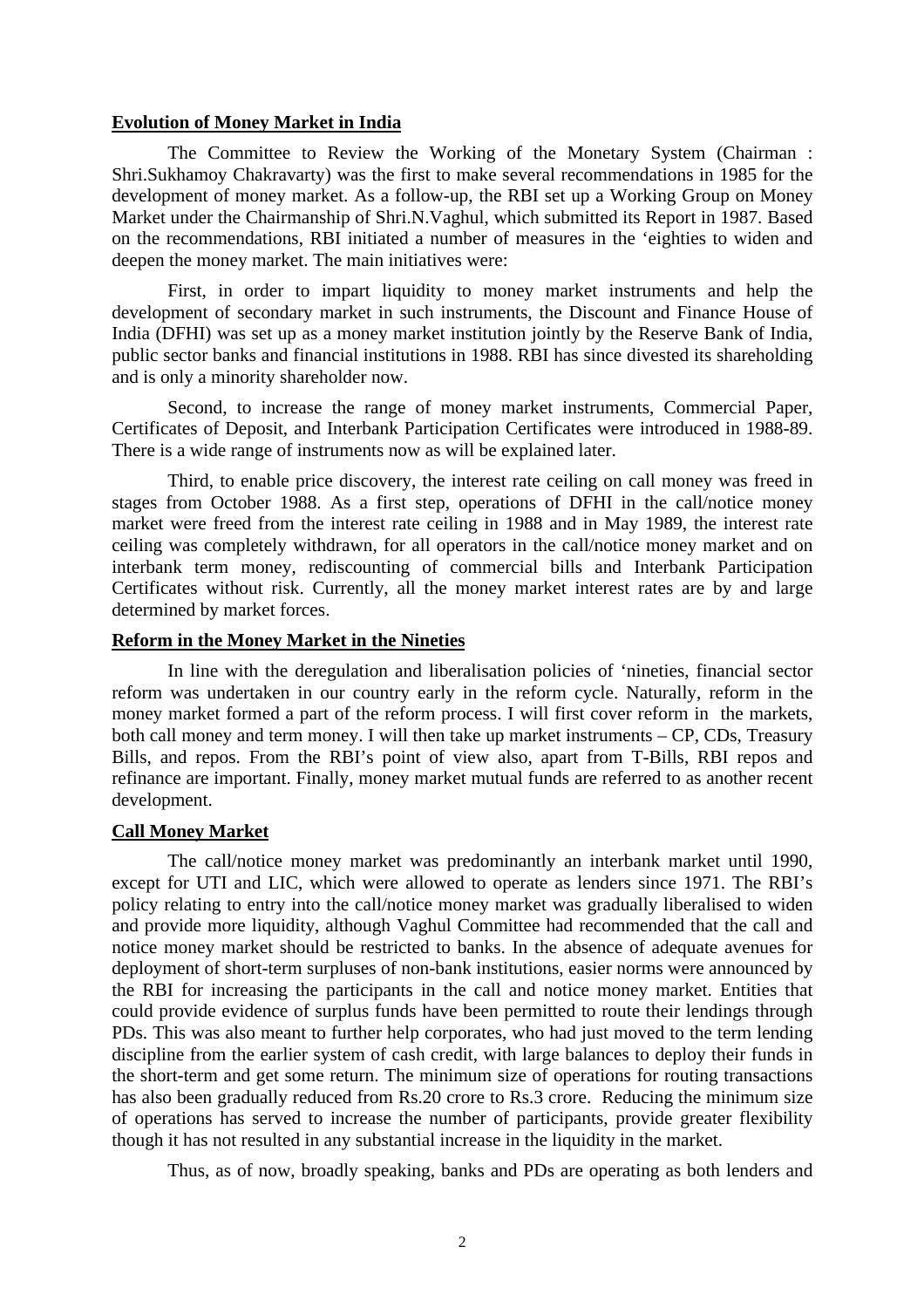borrowers, while a large number of financial institutions and mutual funds are operating only as lenders. The behaviour among banks in the call money market is not uniform. There are some banks, mainly foreign banks and new private sector banks, which are active borrowers and some public sector banks that are major lenders. As will be explained later, the RBI has been a major player in the call/notice money market and has been moderating liquidity and volatility in the market through repos and refinance operations and changes in the procedures for maintenance of cash reserve ratio.

A reference rate in the overnight call money market has emerged recently through the National Stock Exchange and Reuters.

## **Term Money Market**

The term money market in India until recently has been somewhat dormant. Statutory pre-emptions on interbank liabilities, regulated interest rate structure, cash credit system of financing, high degree of volatility in the call money rates, availability of sector specific refinance, inadequate asset-liability management (ALM) discipline among banks and scarcity of money market instruments of varying maturities were usually cited as factors that inhibited the development of term money market.

RBI has gradually removed most of these constraints over the years. While there has been some activity in the term money market in the recent period, after the above reforms, the volumes have not yet become significant.

## **Commercial Paper**

CP is a money market instrument, issued in the form of a promissory note, by highly rated corporates for a fixed maturity in a discounted form. CP was introduced in India in 1989 to enable highly rated corporate borrowers to diversify their sources of short-term borrowing and also to provide an additional instrument to investors. Terms and conditions for issuing CP like eligibility, modes of issue, maturity periods, denominations and issuance procedure, etc., are stipulated by the Reserve Bank. There are no interest rate restrictions on CP. With experience, refinements were made to the instrument by removing/easing number of restrictions on the maturity and size of CP, requirement of minimum current ratio, restoration of working capital finance , etc. Corporates, PDs and SDs are eligible for issuing CP for a minimum period of maturity of 15 days and maximum period of 1 year. It is significant to note that there is no lock-in period for CP.

The issuance of CP has been generally observed to be related inversely to the money market rates.

### **Certificates of Deposit**

While deposits kept with banks are not ordinarily tradable, when such deposits are mobilised by a bank by issue of a CD, then such deposits get securitised and, therefore, become tradable. Thus, CDs represent essentially securitised and tradable term deposits.

In India, CDs were first introduced in 1989. The terms and conditions for issuing CDs like eligibility, maturity periods, size, transferability, applicability of reserve requirements, etc., are stipulated by the Reserve Bank. CDs in general represent relatively a high cost liability. Hence, banks resort to this source generally when the deposit growth is sluggish but credit demand is high.

### **Treasury Bills**

Treasury Bills are instruments of short-term borrowing of the government and play a vital role in cash management of the government. Being risk-free, their yields at varied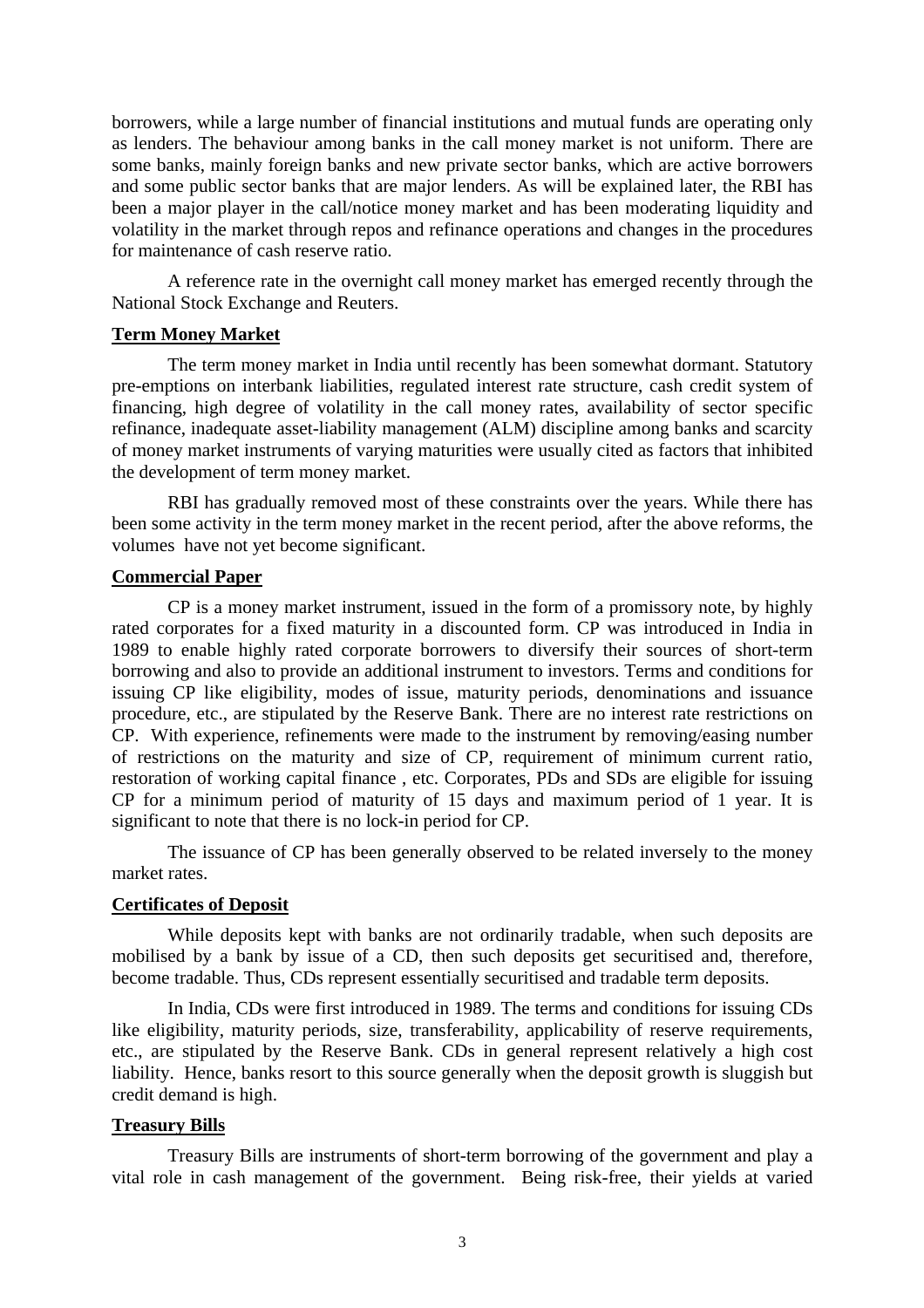maturities serve as short-term benchmarks and help pricing varied floating rate products in the market. Treasury Bills market has been the most preferred by central banks for market interventions to influence liquidity and short-term interest rates, generally combined with repos/reverse repos. Hence, development of this market is very crucial for effective open market operations.

For record, let me say a few words about history of Treasury Bills. There was an active Treasury Bills market in the Bank's history before 1960's when 91 day Treasury Bills were auctioned weekly and the bills were widely held in the market. Two important developments in the early period should be mentioned. First, in mid-1950's, the system of *ad hoc* 91 day Treasury Bills was introduced to replenish on automatic basis, the Central Government's cash balance with the RBI to restore to its minimum required level, which opened up the era of uncontrolled monetisation of Central Government's deficit. Secondly, the auction system for issue of 91 day Treasury Bills to the market was replaced by the Tap sale of bills in mid-1960's. Though the Tap bill rates were varied consistent with changes in the Bank Rate till 1974, the discount rate on *ad hoc* and Tap bills continued unchanged since then at the uniform rate of 4.6 per cent. Combined with the regime of administered interest rates, there was no congenial environment for Treasury Bills market to develop. However, the interest in development of Treasury bills market came up with the introduction of 182 day Treasury Bill on auction basis in November 1986 and the constitution of DFHI as a money market institution, along with other steps taken to develop the money market. 182 day Treasury Bill was replaced by introduction of 364 day bills on fortnightly auction since April 1992 as part of reform measures. Subsequently, 91-day bills were introduced on auction in January 1993. The parallel existence of 91 day Tap Treasury Bills and *ad hoc* Treasury Bills continued till March 1997. To enable finer cash management of the government and to provide alternative avenue for state governments and some foreign central banks to invest surplus funds, 14-day intermediate Treasury Bills and auction bills were introduced in April 1997.

Reverting to the current situation, the Treasury Bill issues now consist of weekly 14 day and 91-day bill auctions and 364 day bill auctions on a fortnightly basis combined with 14-day intermediate bills available for state governments and foreign central banks. I would submit that there have been, recently, very significant initiatives by RBI in this area. The auction procedures were streamlined to have notified amounts for all auctions and to accept non-competitive bids outside the notified amounts. A uniform price auction for 91 day bills has also been introduced as an experimental measure. Reserve Bank's purchases and holding of Treasury Bills have become totally voluntary with the discontinuation of *ad hoc* and Tap 91 day Treasury Bills and extinguishment of 14 day intermediate bills on rediscounting. Another significant recent development has been the addition of Treasury Bills in the open market sale window of the Bank. In brief, development of Treasury Bills market is at the heart of money market development and hence the Reserve Bank has been paying special attention and continuously reviewing the development of Treasury Bills market.

As in the case of other instruments, the demand for Treasury Bills is also inversely related to call money market rates. The supply is adjusted taking duly into account the demand conditions as also the short-term needs of the Central Government. In 1998-99, the availability of fixed rate repos at 8 per cent since August 1998 caused some disinterest in Treasury Bills; with the auction rates more aligned with the market recently, the interest in Treasury Bills has significantly revived.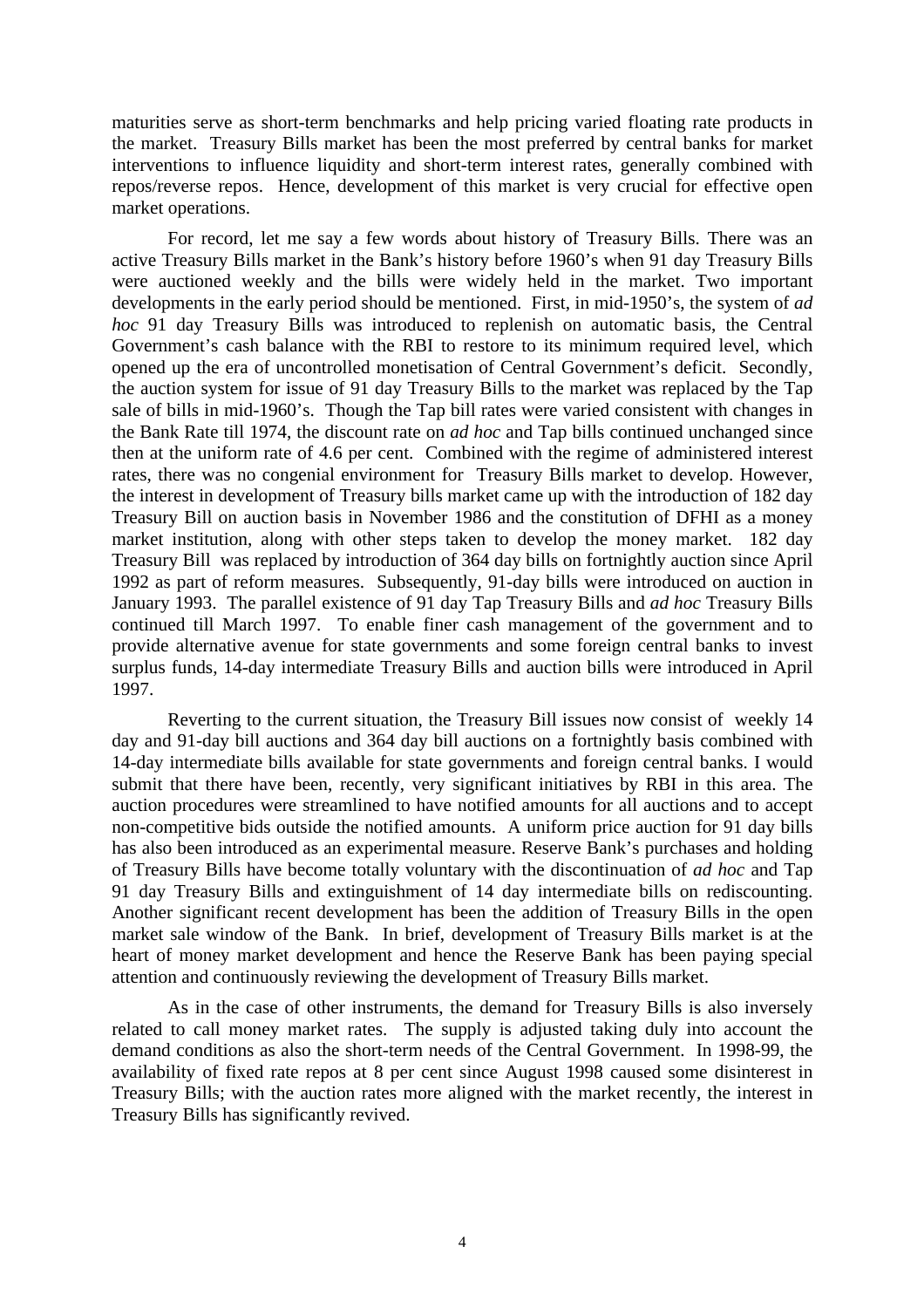### **Repurchase Agreements (Repos)/**

## **Ready Forward Transactions**

Repo refers to a transaction in which a participant acquires immediately funds by selling securities and simultaneously agreeing for repurchase of the same or similar securities after specified time at a given price. The transaction combines, elements of both a securities purchase/sale operation and also a money market borrowing/lending operation. Typically it signifies lending on a collateralised basis. The terms of contract is in terms of a 'repo rate' representing the money market borrowing/lending rate. As in the case of other instruments, repos also help equilibrating between demand and supply of short-term funds. Internationally, repurchase agreement (Repo) is a versatile and perhaps the most popular money market instrument.

In our market, two types of repos are currently in operation - interbank repos and the RBI repos. Interbank repos are permitted under regulated conditions. After the irregularities in securities transactions in 1992, eligible participants and instruments have generally been restricted but liberalised gradually. RBI repos are used for absorption/injection of liquidity.

Now all Government securities have been made eligible for repo. Further, besides banks, Primary Dealers are allowed to undertake both repo/reverse repo transactions. Nonbank participants have also been allowed recently to lend money through reverse repos to other eligible participants. In terms of instruments, the repos have also been permitted in PSU bonds and private corporate debt securities provided they are held in dematerialised form in a depository and the transactions are done in recognised stock exchanges. However, as explained later, this can be operationalised after Government issues a clarification regarding applicability of stamp duties on dematerialised instruments. In the latest statement on monetary and credit policy, the RBI removed the restriction of a minimum period of 3 days for inter bank repo transactions. It is hoped that this would further enable banks and other participants in the repo market to adjust their liquidity in a more flexible manner.

RBI has been using its repo instrument effectively for absorbing excess liquidity and for infusing funds to ease the liquidity. The repo rate set by the Bank has also more recently become a sort of signaling rate along with Bank Rate. The repo rate currently in a way serves the purpose of a floor and the Bank Rate/Refinance Rate somewhat as a cap for the money market to operate within an interest rate corridor.

Repo auctions were conducted for varied periods ranging between a day and 14 days between 1992 and early 1995, when the auctions were discontinued due to lack of demand on account of tightness in the market. Auctions on a 3 to 4 day cycle were introduced again in early 1997. Daily repos of thee-four day cycle on a fixed rate basis was introduced in November 1997 to bring about orderly conditions in the foreign exchange market. The fixed repo rate is adjusted to reflect the policy objectives on short-term interest rate.

The monetary and credit policy for the first half of 1998-99 proposed to use both fixed interest and auction based repos, as appropriate. It also stated that in addition to the current three-day and four-day repos, RBI will, in due course, use one-day repos (including reverse repos) to absorb (or infuse) liquidity into the system. Also, RBI will have to consider use of auction repos at an appropriate stage. These are all intentions or options announced by RBI to demonstrate transparency and interactive or proactive approach to markets.

#### **Refinance from Reserve Bank of India**

Rediscount/Refinance is used by central banks to relieve liquidity shortages in the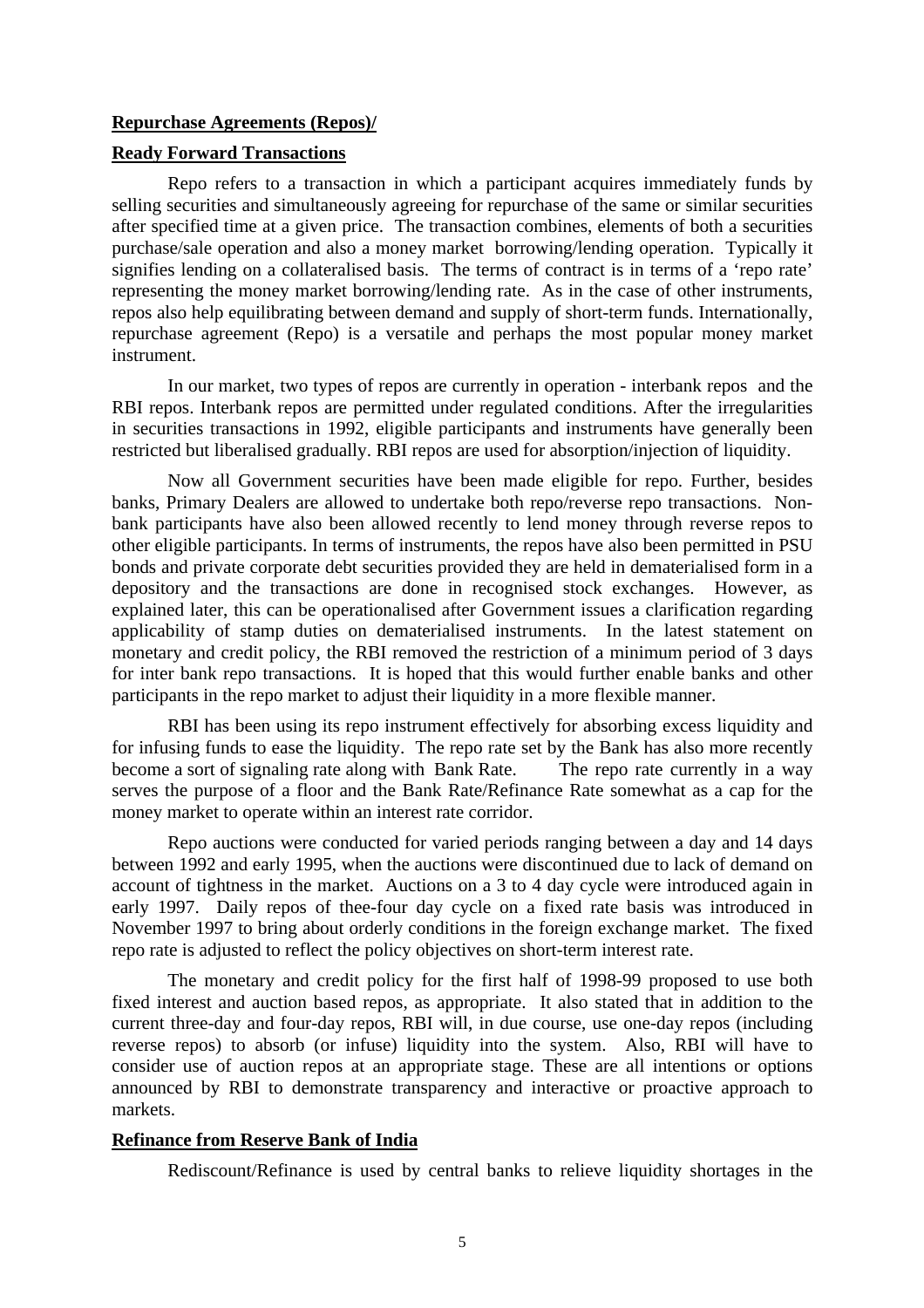system, control monetary and credit conditions and direct credit to selective sectors. The system of refinance provided by the RBI to scheduled commercial banks has generally been functioning as an active instrument of monetary and credit regulation in India. The relative importance of this policy instrument in different periods depended upon the degree of liquidity in the banking system and the need for ensuring credit flow to select sectors. The quantum and cost of refinance do play an important role in the liquidity management. The fundamental principle is that refinance facility in terms of both cost and quantum has to be adjusted to reflect the monetary policy stance in response to market conditions and such facilities should not be construed as permanent sources of funding from the Reserve Bank. The RBI had used in the past a number of sector specific refinance facilities – food credit refinance, export credit refinance, government securities refinance, discretionary refinance, standby refinance, etc. These represented a means of achieving discretionary policy objectives. Over the years, the Reserve Bank of India has sought to regulate and gradually reduce the access to refinance facilities through a combination of lowering/raising the cost of such accommodation and/or regulating the availability in terms of quantum by adjusting the formula for fixation of eligible limits. With the emergence of the Bank Rate as the signaling rate of monetary policy stance, the present policy has been to keep the refinance rate linked to the Bank Rate.

Consistent with the goal of shifting monetary policy interventions from direct to indirect methods, the objective has been to move towards a general refinance/liquidity adjustment facility and doing away with all sector specific and discretionary refinance facilities. Thus, currently, there are only three refinance schemes in operation and available to banks – export credit refinance, general refinance and special liquidity support facility against investment made out of RIB funds. Of these, special liquidity support is purely an *ad hoc* measure slated to be discontinued after March 31, 1999.

### **Money Market Mutual Funds**

Money Market Mutual Funds (MMMFs) were introduced in India in April 1991 to provide an additional short-term avenue to investors and to bring money market instruments within the reach of individuals. A Task Force was constituted to examine the broad framework outlined in April 1991 as also the implications of the Scheme. Based on the recommendations of Task Force constituted for the purpose, detailed scheme of MMMFs was announced by the Reserve Bank in April 1992.

The portfolio of MMMFs consists of short-term money market instruments. Investment in such funds provide an opportunity to investors to obtain a yield close to shortterm money market rates coupled with adequate liquidity. The RBI has been making several modifications to the scheme to make it more flexible and attractive to banks and financial institutions. For instance, the ceiling for raising resources and stipulation regarding minimum size of MMMFs were done away with and the prescription on limits for investments in individual instruments was withdrawn except in respect of CP. Recently, in October 1997, MMMFs were permitted to invest in rated corporate bonds and debentures with a residual maturity of up to one year, within the ceiling existing for CP. The minimum lock in period was also reduced gradually to 15 days, making the scheme more attractive to investors.

The growth in MMMFs has, however, been less than expected. Though, in principle, approvals had been granted to ten entities, only three MMMFs have been set up, one in the private sector and the other two by IDBI and UTI. The total size of these funds is also not very large. It appears that growth in MMMFs can really occur when money market grows in volume and acquires depth – for which a number of initiatives will have to be taken.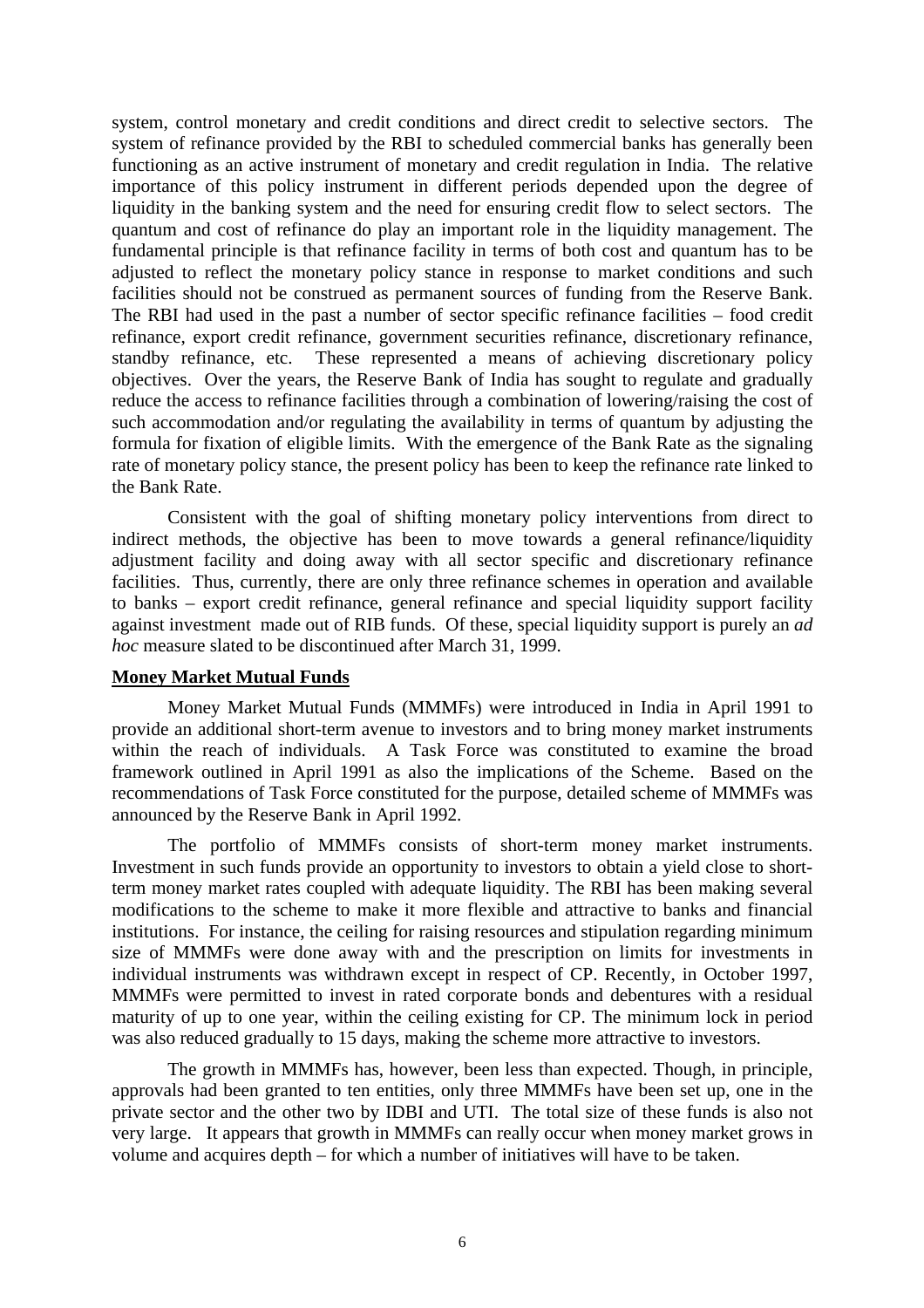### **Agenda For Further Action**

Narasimham Committee on banking sector reform (1998) has provided a framework for reform in the money market also. RBI has already acted on many of them. Let me summarise the recommendations and what we have done so far. The Committee suggested restriction of the call money market to banks and PDs, imposing prudential limits for individual bank's reliance on call money borrowings, introduction of one-day repos by the Reserve Bank of India, withdrawal of the RBI from the primary market in 91-Day T-Bills, access to foreign institutional investors in the T-Bills market, RBI support to the market through Liquidity Adjustment Facility (LAF), free access to bill rediscounts, CP, CDs and MMMFs to non-bank parties, reduction in the minimum period of fixed deposits to 15 days as also a similar minimum lock-in period for money market instruments.

As I have already mentioned, some of these recommendations, like the minimum maturity for term deposits, minimum lock-in period for CDs and units of MMMFs have already been implemented.

The RBI has also circulated draft guidelines for ALM for banks, which indicates prudential limits for call borrowings. These guidelines will be operative from April 1, 1999. As I mentioned earlier, three, four-day repos are also being conducted by the Reserve Bank of India currently, and one-day repos will be introduced when the situation so warrants. Banks are now permitted to enter into repos for a minimum period of one day. FIIs are now permitted access in the T-Bills market. We have also increased the number of PDs from 6 to 13 and once the new PDs become operational, there should be reduced scope for devolvement on the RBI. The Reserve Bank of India can then phase out its presence from the T-Bills market. Recently, the RBI also offered to sell T-Bills in the secondary market. The other recommendations of the Narasimham Committee, especially those relating to call money market, LAF, etc. have considerable implications for the market and the participants and the conduct of monetary policy, and will have to be implemented gradually. Most important, implementation will have to be designed and phased in such a manner that existing players will have the flexibility to adjust their asset-liability structures.

To advise us on the development of money market, a Standing Committee on Money Market has been set up by the RBI in 1997. The Committee's membership includes representation from financial institutions, Indian and foreign banks, public and private sector mutual funds and economists, apart from RBI officials. All major issues are discussed in the meetings of the Standing Committee. In fact, many of the issues that I flag as the agenda for future have already been intensely discussed in the Standing Committee meetings.

Let me go over in detail some of the substantial issues that are engaging our attention currently.

#### **Interbank Call/Notice/Term Money Market**

The call/notice money market is an interbank market the world over and Narasimham Committee recommended that we adopt the same. Standing Committee on Money Market is also of the same view. In the past, permission to non-bank institutions in the call money market had been granted since the market did not provide instruments for the deployment of short-term surpluses of these institutions at that time, which is not equally true today. When non-bank participants, who are free from reserve requirements, are permitted to operate in the call/term money market, there is some distortion of the signals of liquidity conditions in the system. Thus, the banking system has to bear the brunt of the shortage or excess liquidity as well as the volatility in the flow of funds. Also, non-bank lenders may be in a position to either create artificial scarcity for funds or exploit situations of tight monetary conditions,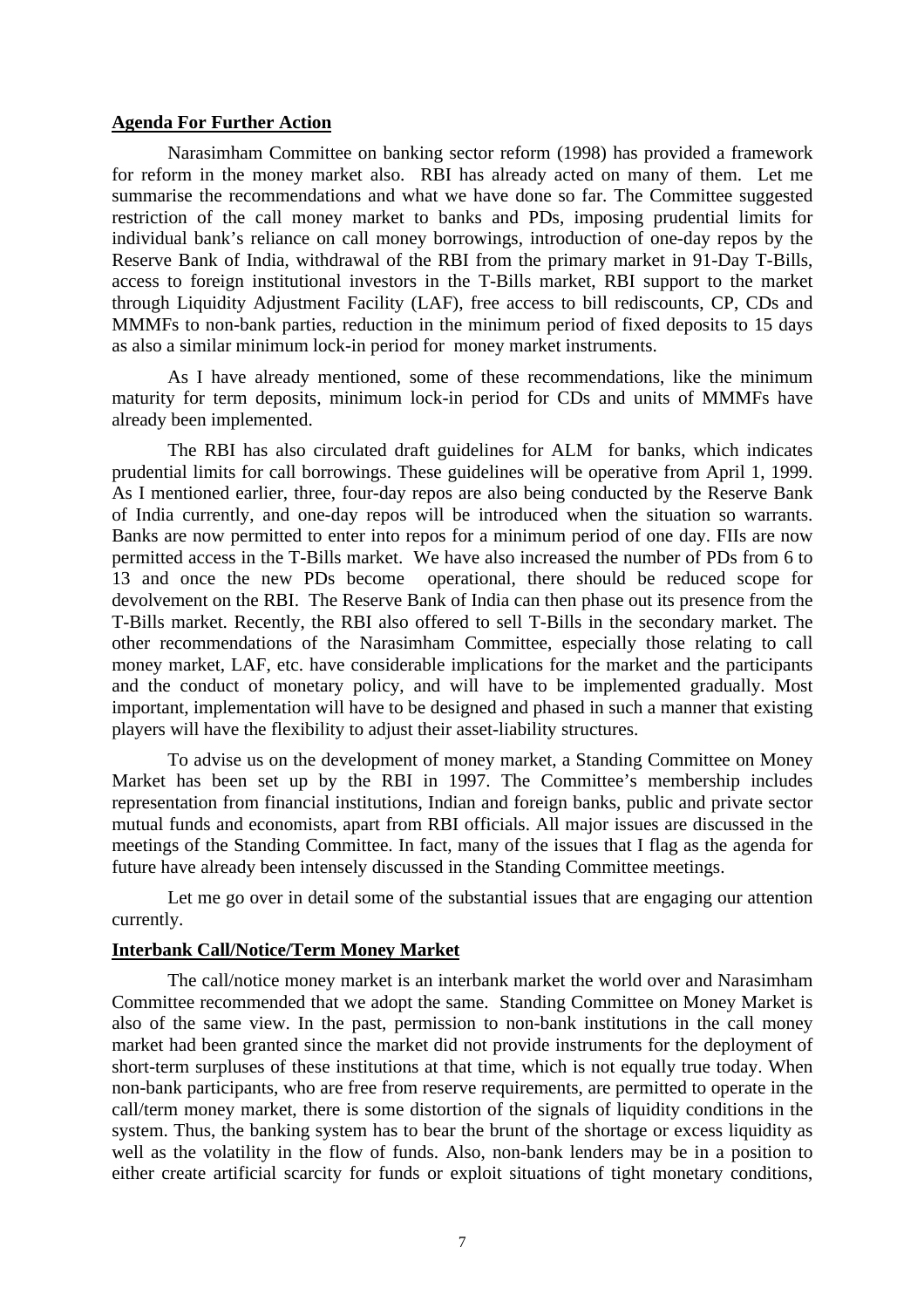thereby distorting the interest rate structure and increasing the volatility in the money market.

Therefore, it is justifiably held, as announced in the October 1998 review of monetary policy, that call, notice and term money market should purely be an inter-bank market with additional access only to PDs. Consequently, the infusion/contraction of liquidity in this market will be the prerogative of the Reserve Bank of India. Of course, RBI has to ensure that the exposure of banks and PDs in the call money market are within prudential limits.

Secondly, as mentioned earlier, phasing out non-bank participants other than PDs from the call money market must be implemented gradually in such a manner that these players have time to readjust their asset-liability structures. Non-bank players have to be encouraged to deploy their short-term surpluses in other money market instruments. For instance, they can be permitted to borrow and lend freely through repos in both Government and non-Government securities before they are phased out of the call/notice/term money markets.

Thirdly, compared to before, there are more instruments now in the money market. The interbank repo market in Government securities has also been picking up. Repos in non-Government debt has not taken off, pending clarification on stamp duties on dematerialised securities.

In brief, phasing out of non-bank participants from the call/notice/term money market should go hand in hand with the development of repo market as also the market for other money market instruments.

### **Liquidity Adjustment Facility**

The Narasimham Committee has observed that the RBI support to the market should be through a Liquidity Adjustment Facility (LAF) under which the RBI would periodically, if necessary, daily, reset its repo and reverse repo rates which would in a sense provide a reasonable corridor for market play.

Currently, the RBI uses 3/4-day repos to siphon off liquidity from the system. As already mentioned, liquidity is also made available to banks in the form of refinance at Bank Rate or rates related to Bank Rate. In addition, liquidity support is available to PDs at the Bank Rate. Thus, in effect, there is an interest rate corridor in the inter-bank call money market with the repo rate effectively operating a floor and the refinance rate acting as the cap. At times, call money rates have breached the repo rate since the repo rate is a  $3 - 4$  day rate whereas the call money operates on overnight basis and also because of market uncertainty and different perceptions in the overnight rates. Once the call/notice/term money market is made purely inter-bank, it will be the prime responsibility of the RBI to ensure orderly conditions in interest rate movements in the money market. This can only be done if the RBI is continuously present in the market.

The thrust of the Narasimham Committee recommendation on LAF is the continuous presence of the Reserve Bank in the money market through the operation of repos window. While repos will be used for absorbing excess liquidity at a given rate (floor) and infusing liquidity into the system through reverse repos at a given rate (cap), the floor and cap rates set by the repo window are expected to provide an effective corridor for the operation of the call money market. Depending upon the stance of the policy to ease or tighten the liquidity, floor and cap rates could be adjusted from time to time. This kind of approach to short-term liquidity management on a daily basis, raises a number of issues which should be addressed carefully before putting it into operation. While on the floor side of the market, the Reserve Bank's repo window has been by and large effectively operating, supply of liquidity at a cap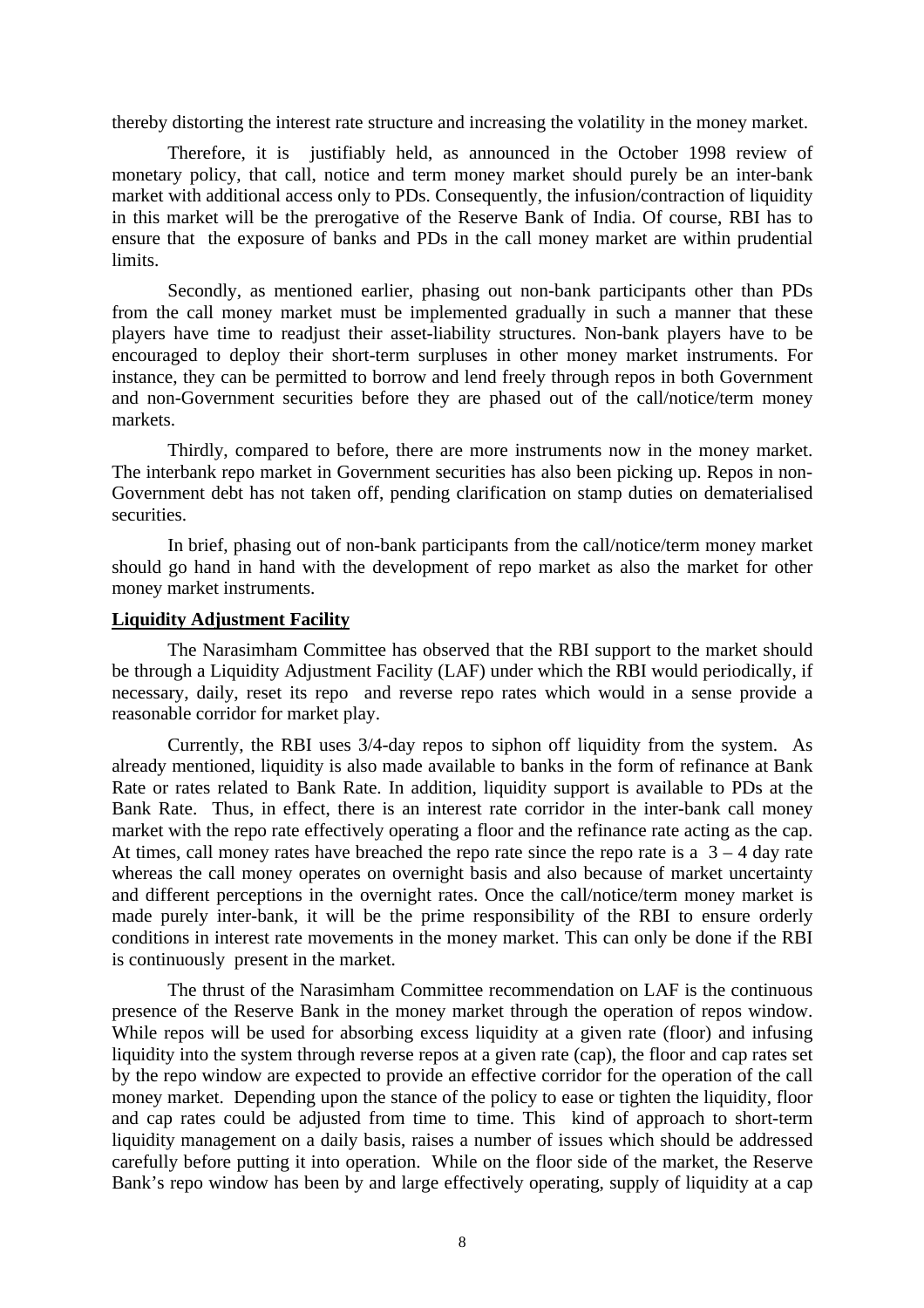rate has to take into account several considerations.

We will discuss some of the other aspects that are relevant to the establishment of such a Liquidity Adjustment facility in greater detail.

Firstly, as mentioned earlier, while even at present an interest rate corridor operates between the repo rate and the Bank Rate/Refinance rate, this is not totally an automatic liquidity adjustment mechanism since the Reserve Bank may not be providing a perfectly elastic supply of liquidity at the cap rate. In other words, eventhough the refinance/liquidity support facilities are extended at a given rate of interest, it is not the intention of the bank to supply any amount of liquidity at that rate. In the present condition of a skewed call/notice money market, with a few banks having over-extended positions in the market, elastic supply of liquidity is fraught with danger. Therefore, there may be a need to place limits both from the prudential and monetary impact angles.

Secondly, an elastic supply of liquidity at a given cap rate would imply targeting of short-term interest rates irrespective of its impact on quantum variables like reserve money. Currently, the market does not seem to be ready for such a shift.

Thirdly, another issue to be considered is whether the supply of liquidity by the Reserve Bank should be in the form of a refinance facility or in the form of reverse repos. As an instrument, reverse repo is more flexible. However, parties that enter into reverse repos may face some operational difficulties. They will not be able to sell the securities in which they have entered into repo during the period of repo. Since the refinance mechanism is easier, we have moved towards it for providing liquidity support to PDs. Also, banks will be able to enter into reverse repos only to the extent of their excess holding over SLR. A different system may have to be devised to provide liquidity to banks that do not have excess SLR. Further, until the real time gross settlement system (RTGS) is in place with electronic fund and securities transfer procedures, it may be practically difficult to introduce LAF in the form of reverse repos.

Fourthly, banks are currently provided with refinance, with both the limits or ceilings and the rate being predetermined. Once the LAF is introduced, ideally, the existing refinance schemes may have to be phased out.

Fifth, a view has to be taken on differentiation to be made between banks and PDs for the purpose of LAF. If PDs are also brought under the purview of LAF, the present liquidity support scheme may need to be reviewed.

Sixth, liquidity forecasting techniques of the Reserve Bank of India may have to be refined in order to have a reasonable fix on the liquidity in the system.

Seventh, dependable criteria for fixing individual limits under the LAF needs to be evolved.

Eighth, the process of determination of interest rates is another issue that needs to be decided. The repo/reverse repo or even the refinance can be on auction basis or can be on a fixed rate volume tender basis.

All these issues are being studied and need to be resolved before deciding on the introduction of LAF.

### **Development of Inter-bank Term Money Market**

It is widely accepted that the banking sector needs a deep and liquid term money market for managing its liquidity and asset liability mismatches. There is no clearly defined inter-bank term money yield structure in India beyond the overnight rates. A call money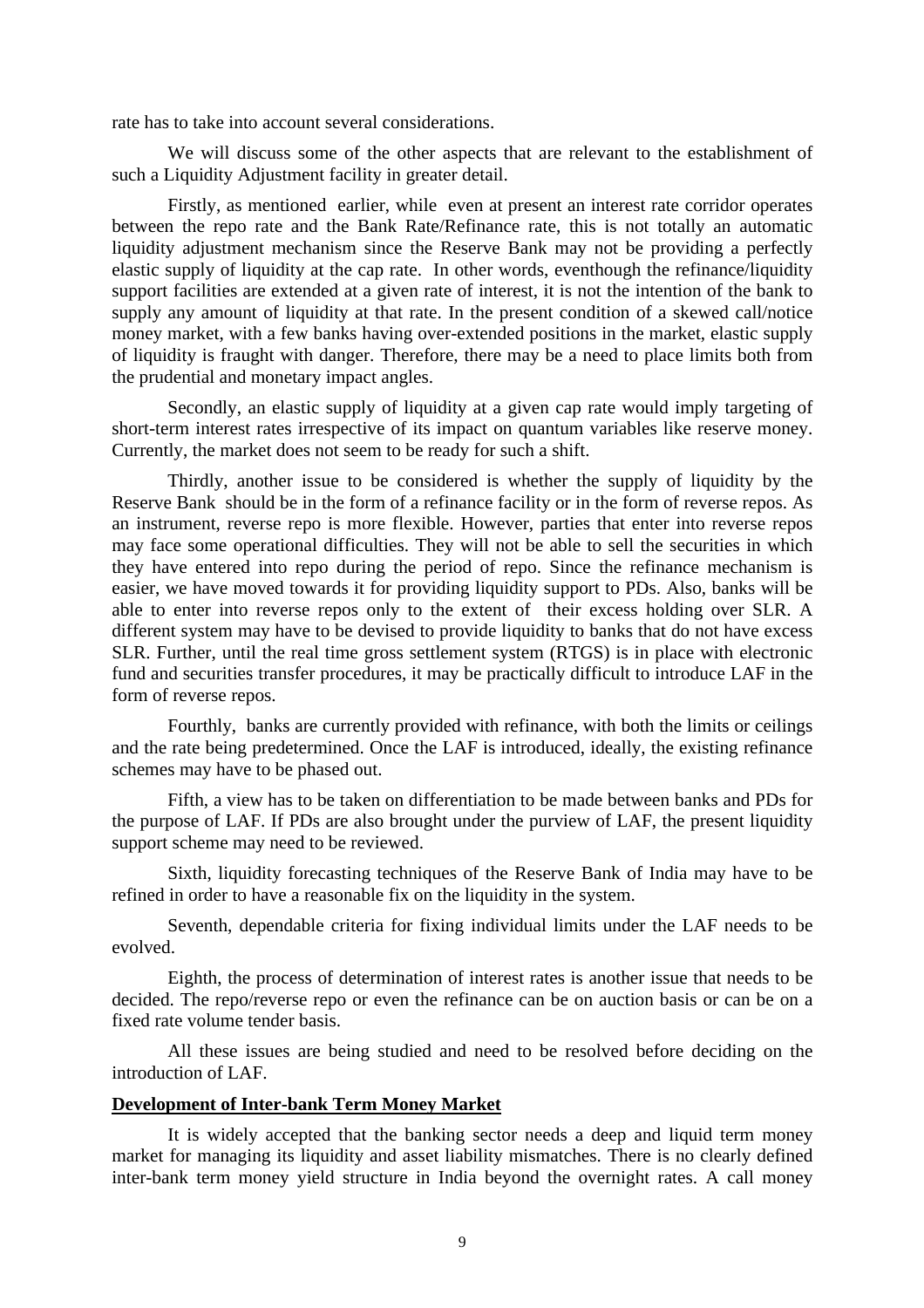reference rate has emerged through the NSE and Reuters. Development of an inter-bank term money market is essential if credible reference rates across the yield curve have to emerge.

I have already listed a little earlier the steps that we have taken to facilitate the development of the term money market in India. There is a continuous demand that a prerequisite for the development of a healthy and vibrant term money market in India is the removal of the minimum statutory reserve requirements on inter-bank borrowings. There is a pretty convincing view that the inhibiting factor is not merely the reserve requirements. Currently, inter-bank borrowings are exempt from CRR and SLR subject to maintenance of the statutory minimum on total net demand and time liabilities.

As I have already alluded, the current structure of the call/term money market has resulted in participants taking a myopic view on the liquidity and interest rate conditions. In fact, at times, long-term investment decisions are based on the call money rates. Hence, as recommended by the Narasimham Committee, it is essential to place clearly defined prudential limits for banks' reliance on the call money market. With the introduction of good asset-liability guidelines already circulated to banks, prudential limits on exposure to the call market and online connectivity between major branches of public sector banks, the stage is expected to be set for the emergence of an interbank term money market.

## **Expansion of Repo Market**

Just as we have a Standing Committee on Money Market, we also have a Technical Advisory Committee on Government Securities Market. An internal sub-group of this Committee is looking into various aspects of expansion of the repo market, including issues comprising legal status, regulatory framework, standardisation of accounting practices, etc.

Further, repos among eligible participants are currently permitted only in Mumbai and the RBI also conducts repo operations only at Mumbai. Eventually, it is proposed to extend this to other centres also, which is dependent on the establishment of VSAT network and connectivity of all Public Debt Offices of RBI.

# **Instrument Development and Market Microstructure**

A number of suggestions have been received by us in RBI towards further development of the market. We need to examine all these carefully. I will list a few of them here, to help some sort of debate.

(a) The Reserve Bank of India, at present, does not permit underwriting of CP. The CP market has been witnessing ups and downs, depending primarily on the conditions in the call money market. Suggestions have been received regarding the introduction of CP with Revolving Underwriting Facility (RUF) which is a popular financing facility available abroad. A CP with RUF is akin to a revolving LC and will reduce funding cost. However, it becomes like a funded loan if devolvement takes place on banks. Credit risk is a major concern in the case of RUF as there is a possibility of banks overextending credit. As RUF is a non-funded commitment, it calls for appraisal by banks in a systematic manner. Thus, while CP with RUF is a good treasury product, issues like mechanism for rating of underlying instruments, number of time it revolves, etc., have to be carefully examined before the product can be introduced.

(b) There is a suggestion that floating rate CDs could be considered for introduction in our market. There are two issues that need examination. Currently, CD is a discount instrument. Floating rate CD would imply that CD is an interest bearing instrument. The second consideration relates to what is the benchmark interest rate against which the CD would float.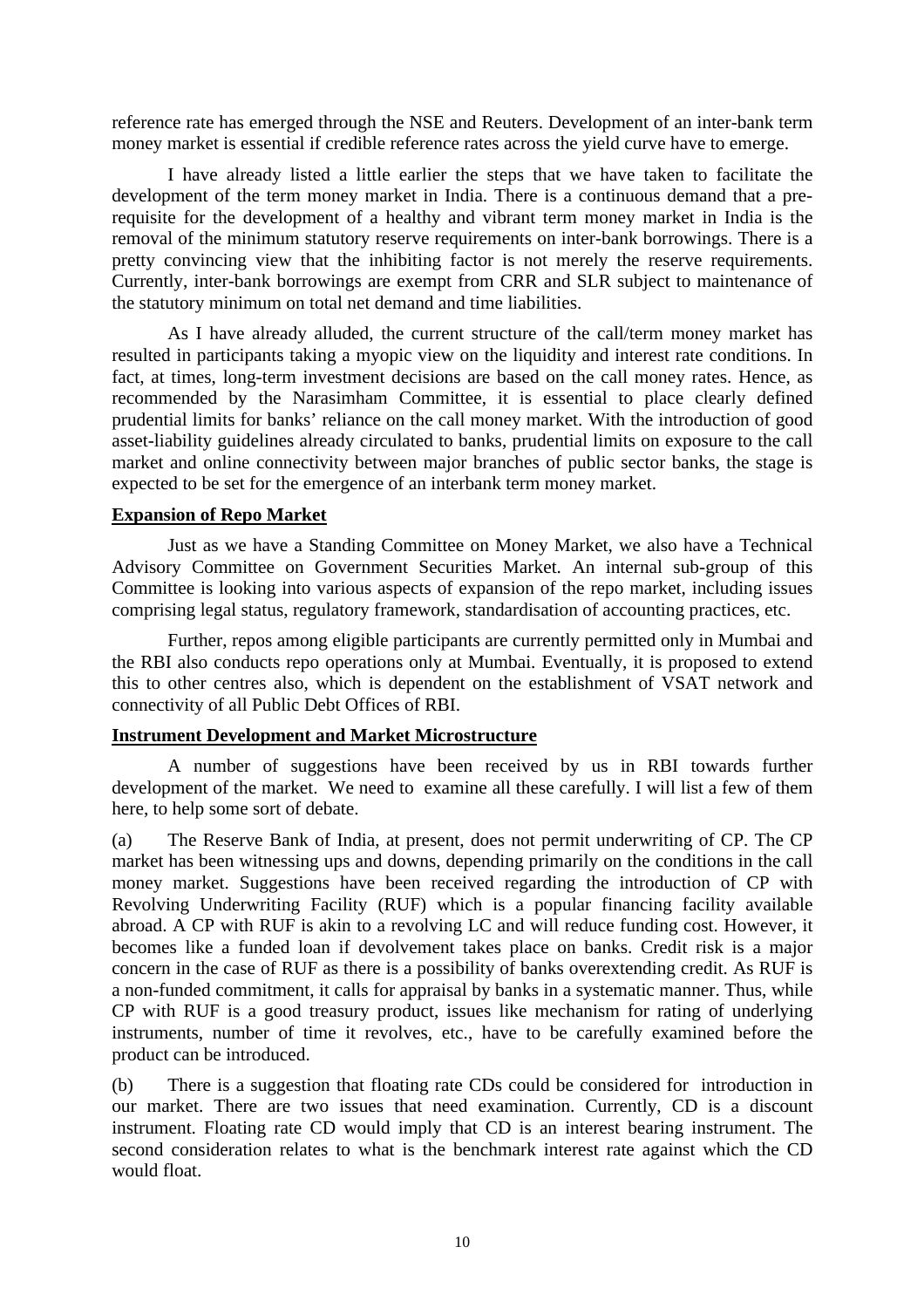(c) It has also been held that brokers could be permitted in the money market to improve liquidity. We have to examine this in the light of the role played currently by Primary Dealers in the market.

(d) Yet another idea is to rationalise the tenor for issue of CDs of financial institutions from 1-3 years to 3 months-3 years. Ideally, this could be examined in the light of harmonization of roles between banks and Financial Institutions.

## **Introduction of Interest Rate Swaps**

The monetary policy of October 1998 had announced the intention to introduce interest rate swaps to further deepen the money market as also to enable market participants to hedge interest rate risks. The Reserve Bank has been working towards a framework for operationalising this derivative instrument in the Indian market. Market participants have been consulted on relevant aspects such as standard documentation, benchmark, etc and the draft proposals are ready. In fact, this will be the main item of agenda in the next meeting of the Standing Committee on Money Market, scheduled for February 3, 1999. I am confident that we will be able to come up with an operational framework very soon.

## **Amendments to Securities Contracts**

# **(Regulation) Act, 1956**

To curb certain unhealthy trends that had developed in the financial market in the past, and particularly to prevent undesirable speculation, the Government had prohibited forward trading in securities in June 1969 through a Notification. It is often argued that rescinding this Notification is now necessary for the development of the financial market. In parallel, Simultaneously, there is a proposal to amend the Securities Contracts Regulation Act, to add an enabling provision to give powers to Government to provide jurisdiction to the RBI also in the regulation, say of the money and debt markets. When this amendment is approved, the respective regulatory roles of SEBI and RBI in the money and debt markets could be formally delineated by Government. The proposed changes in the SCRA could pave way for a much more active repos market.

### **Stamp Duty Reform**

Development of financial markets is being inhibited by multiple prescriptions of stamp duty which is creating friction in active secondary market trading by increasing the transaction cost and administrative hassles. Although the State Governments claim right to levy stamp duty, exemption of financial instruments from stamp duty is advocated in the interest of development of efficient financial markets. Introduction of Repos in private corporate securities in dematerialised form through a depository has also been stalled on this count. In regard to instruments which fall within the jurisdiction of Central Government, such as promissory note and transfer of shares, they have already been granted remission by the Central Government. State Governments may be finding it difficult to grant remission to financial transactions since for the purpose of stamp duty, almost all items fall within the description of financial transactions excepting a couple of items.

This is a matter of crucial importance and exemption of money market and debt instruments from stamp duty or alternatively rationalisation of the procedures by imposing a flat fee would go a long way in increasing secondary market activity and liquidity in money market and debt instruments. The suggestion that the Indian Stamp Act be amended to enact a specific provision exempting transactions of all securities in Depository in dematerialised form from stamp duty could also be seriously considered.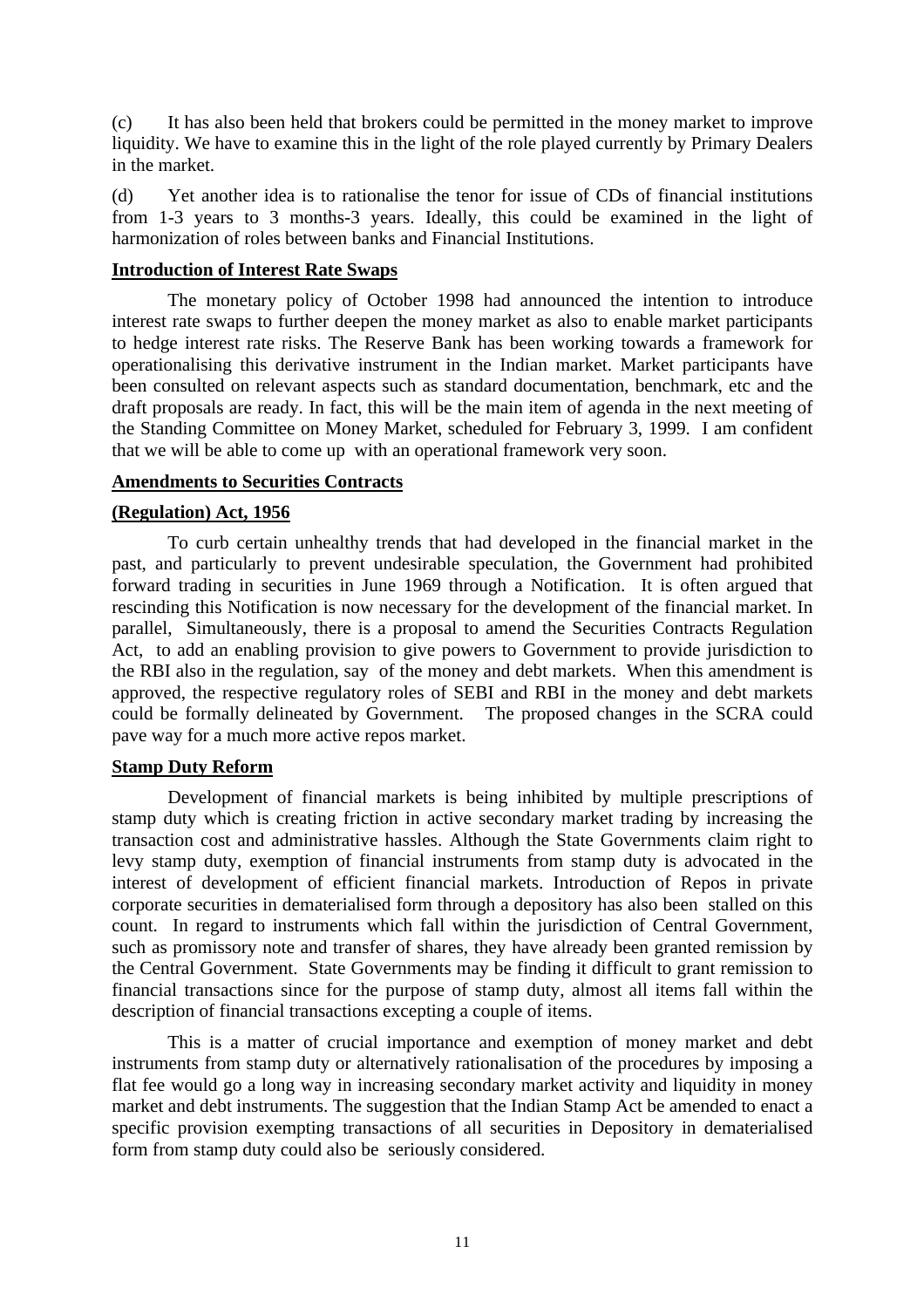#### **Electronic Dealing System**

Electronic dealing systems certainly lend transparency and efficiency to market operations. Ideally, the screen could cover OTC deals in money market instruments like call and notice money, term money, repos, as also Government Securities including Treasury Bills. Besides banks, PDs, financial institutions and other market participants, the RBI could use the screen in the conduct of its open market operations as also for monitoring money/securities market activity.

The RBI is actively coordinating with the Primary Dealers Association in developing an Electronic Dealing System to facilitate dealing in call, notice and term money, Treasury Bills, Government Securities and repos. This is expected to be operationalised by March 1999.

#### **Money Market and Monetary Policy in India**

Let me conclude by mentioning, in a sort of summary form, the linkage between the money market and monetary policy in India.

A central bank seeks to influence monetary conditions through management of liquidity by operating in varied instruments. In an administered or controlled regime of money and financial markets, the management of liquidity is essentially through direct instruments, like varying cash reserve requirements, limits on refinance, administered interest rates and quantitative and qualitative restrictions on credit. Thus, the cost, availability, and direction of funds flow come under the direct influence of the central bank. In a deregulated and liberalized market environment, the position is different, since the interest rates are largely determined by market forces. In that situation, there is still a need to influence monetary conditions through management of liquidity, but, this has to be achieved mainly through market based operating instruments, like open market operations and refinance/ discount/ repo windows. The central bank becomes, in a way, a part of the market, though it is still above the market, by virtue of its power to influence primary liquidity. The success of market based indirect instruments, of course, depends upon the existence of a vibrant, liquid and efficient money market, well integrated with the other segments of financial market, in particular the government securities and foreign exchange markets. Such an integrated and efficient market is necessary, for monetary policy impulses, sent through money market interventions to be reflected in the monetary conditions, through the transmission channel of the general level of interest rates.

The financial sector in India is still, in a state of transition, because of ongoing reforms and growing integration between different segments. No doubt, the degree of operational freedom of the Reserve Bank has been enhanced with the elimination of Central Government's automatic access to Reserve Bank credit. However, a major constraint in the conduct of monetary policy is the inadequate depth and liquidity in the secondary market for government securities and money market instruments. The Reserve Bank, therefore, still relies on cash reserve ratio as an important operating instrument. Open Market operations have have also been increasingly used, especially in the current year, to bring about contraction of liquidity in the system. Since April 1997, the Bank Rate is also being used as a signaling mechanism of the stance of policy. It has been the endeavor of the Reserve Bank to develop both depth and liquidity in money and Government Securities markets, through institutional measures so that eventually the dependence on CRR is reduced.

An internal RBI Working Group on liquidity forecasting, in the last year, has made several recommendations for assessing the short-term liquidity on a periodic basis with the help of data available with the Reserve Bank as also from the Government. Reserve Bank